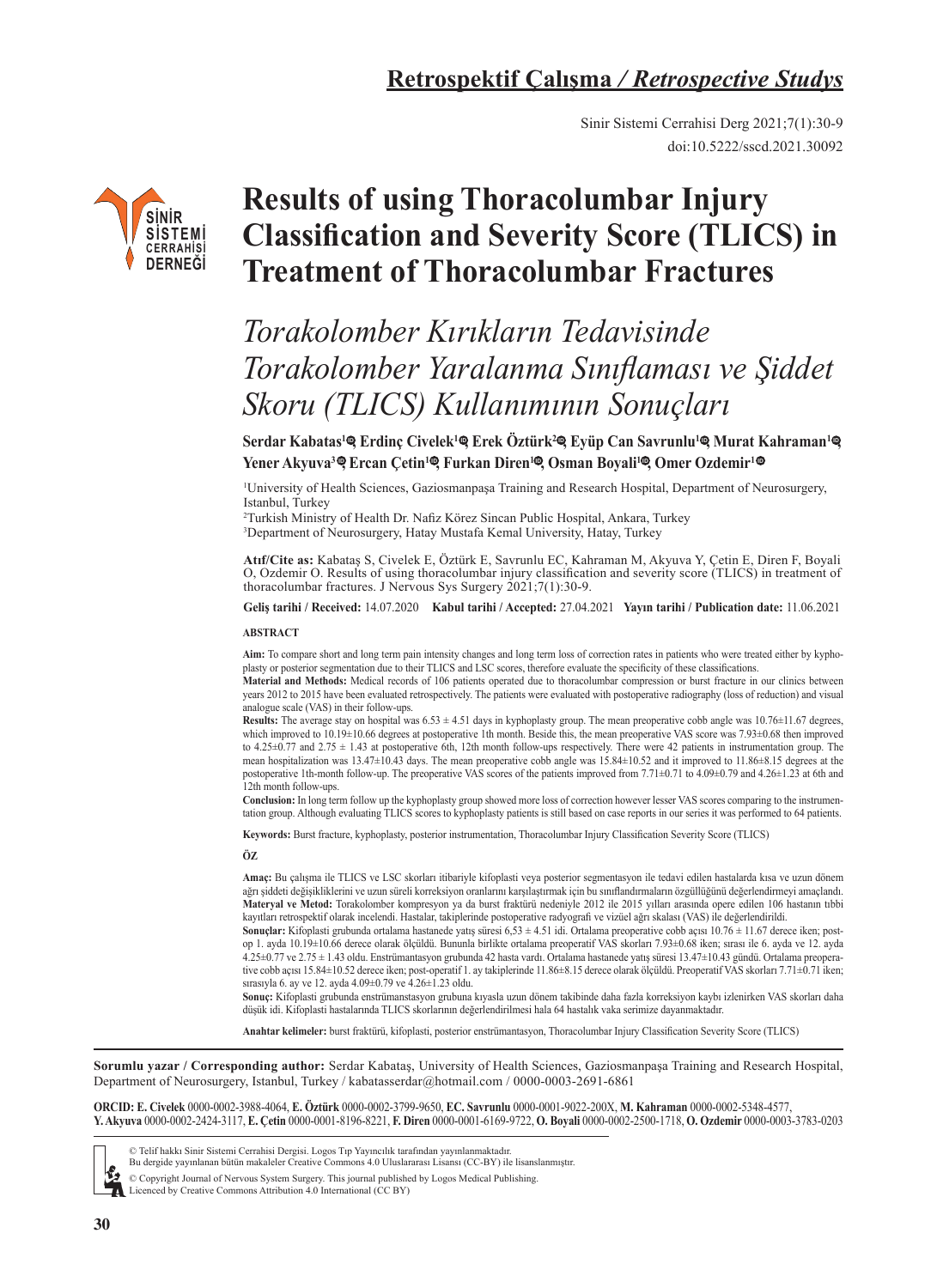### **INTRODUCTION**

Burst fractures comprise 20 % of thoracolumbar fractures that occur due to anterior and middle vertebral column support deficiencies formed by axial loading forces. Surgery is indicated in presence of serious deformity and/or neurological deficit. However, there is still controversy about efficacy of anterior or posterior surgical approaches.

Several classification systems are used for making a decision at thoracolumbar fractures' surgical treatments. The most frequently used one is the Denis classification which is based on 3 column concept that doesn't give any information about the neurological condition, therefore it is inadequate for surgical evaluation. Even thoughMagerl classification is a detailed classification on fractures also known as AO spine system $(1,13)$  fractures' morphology and pathophysiology it does not possess data about neurological progress. Load-Sharing classification  $(LSC)^{(14)}$  is a quantitative system based on prediction of posterior instrumentation implant insufficiency which determines surgical indication. Thoracolumbar Injury Classification System  $(TLICS)^{(21)}$  is the first quantitative scoring system that provides information about the neurological condition.Application of both LSC and TLICS together may help in decision of surgical indication and approach.

Compression fractures may cause severe pain, kyphotic deformity, respiratory function deficiency, and impairment in quality of life, however they are evaluated by their own classification systems. Balloon kyphoplasty, a minimally invasive techniquewhich was first described by Garfin et al.<sup>(6)</sup>is effective at pain relief and deformity correction. With this procedure, the vertebral corpus is penetrated percutaneously via pedicles to correct vertebral height and kyphotic deformity. After reaching

the corpus the balloon is inflated andthen polymethylmethacrylate (PMMA) is injected to fill the spacethat was created.

One other surgical method for treating unstable thoracolumbar burst fractures is short-segment instrumentation which is one level up andone level below fusion. Even though short-segment instrumentation indirectly fixes kyphotic correction and spinal canal encroachment, it may cause implant failure and early loss of correction due to lack of anterior support.

The main purpose of thoracolumbar vertebrae fracture management is to protect the neural structures from possible injuries, decrease pain,ensure early mobilization and turning to usual daily life activity. This may be achieved by neural canal decompression with/without spinal canal anatomic alignment reconstruction.

In our study we aimed to compare short and long term pain intensity changes and long term loss of correction rates in patients who were treated either by kyphoplasty or posterior segmentation due to their TLICS and LSC scores, therefore evaluate the specificity of these classifications.

#### **MATERIAL AND METHODS**

Medical records of 106 patients operated due to thoracolumbar compression or burst fracture in our clinics between years 2012 to 2015 have been evaluated retrospectively. Two groups such askyphoplasty group, and posterior instrumentation (fixation) group comprising long-segment instrumentation and short-segment instrumentation were generatedaccording to the morphology of the fractures. All patients underwent plain radiography, computerized tomography (CT) scanning and magnetic resonance imaging (MRI), evaluated for fracture morphology, neurological condition and posterior longitudinal ligament (PLL) integrity,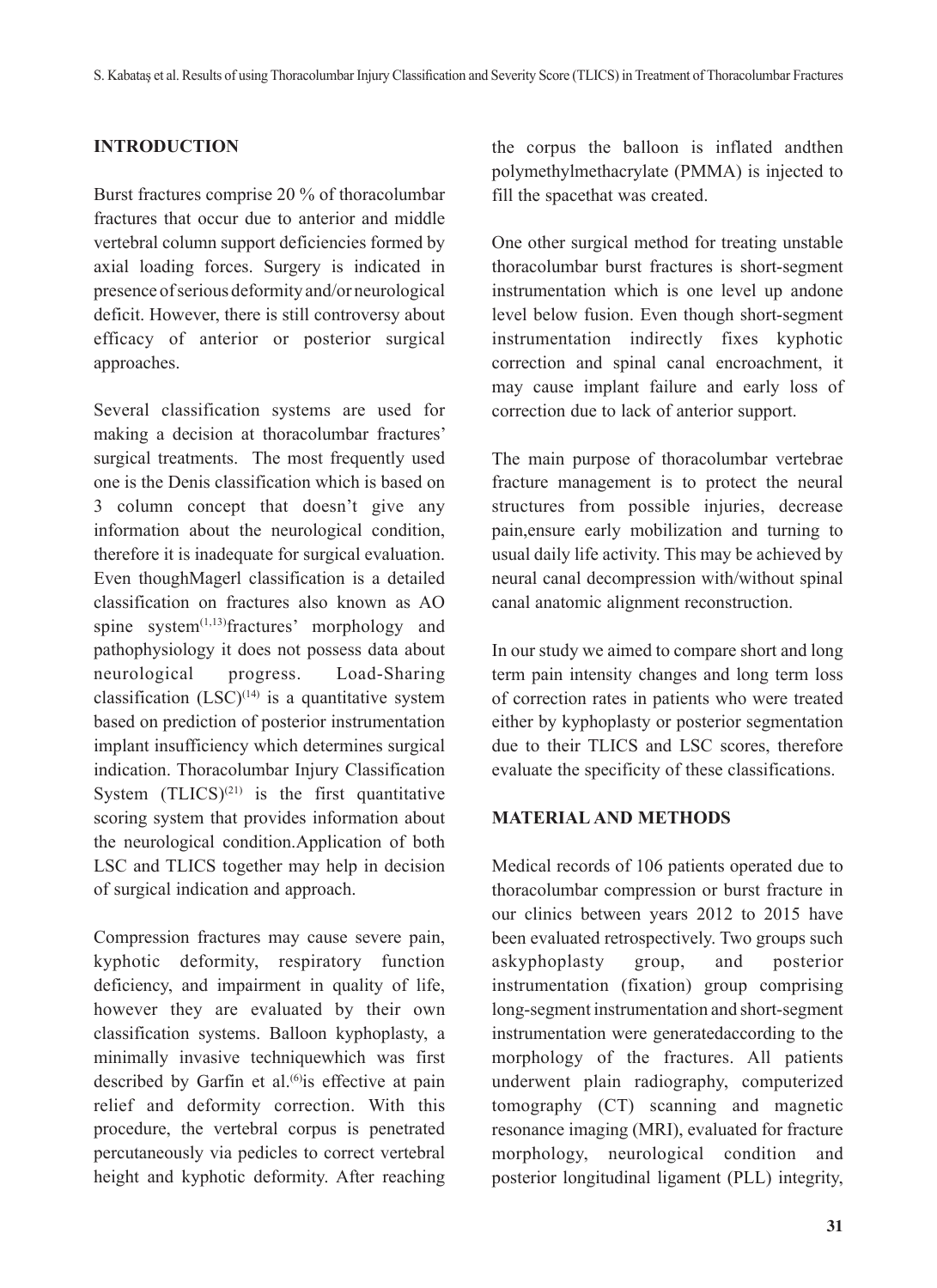and their TLICS scores from 1 to 10 were recorded in their files. Thoracolumbar Injury Classification and Severity Score (TLICS) is a new classification system to measure the severity of the spinal cord injury. The system consists of 3 parts and is used at surgical intervention decision making (Table 1).

For surgical indication fracture morphology, PLL integrity and neurological condition were assessed. Kyphoplasty was performed to neurologically intact patients with severe back pain and compression or burst fractures. Their TLICS score was below 4 points.On the other hand, vertebral height loss more than 20%, kyphotic progression more than 20 degrees, presence or absence of spinal canal invasion were also considered as surgicalindications. Short segment instrumentation as one above one below and if the pedicles are not damaged one to the fractured vertebrae was preferred in fractures above thoracic 11 level and below lumbar 2 level, long-segment instrumentation as 2 levels above and 2 levels below the fracture was preferred otherwise.

LSC assessments were done at the 1st month of the follow-up, scores were recorded to the files. The score consists of 3 parts. The grading is done according to the spinal CT scans. On sagittal reconstructions if the vertebra corpus heightdisintegration is more than30%it gets1 point, if disintegration is between30-60 % it gets 2 points, and if it is mora than 60%it gets 3 points. On cross sectional CT scans if the fractured fragments displace 0-1 mm into the spinal canalit gets 1 points, displacement up to 2mm andless than 50% of vertebrae corpus it gets 2 points, and displacement more than 2mm ormore than50% of vertebrae corpus gets 3 points. Finally considering kyphotic deformity correction, 3 degrees and less correction gets 1 point, 4 to 9 degrees of correction gets 2 points, more than 10 degrees of correction gets 3 points.

If the calculation of all these parameters is more than 7 anterior column support is recommended.

This study also compares TLICS and LSC mean ratios. The patients were evaluated with the morphology of the fracture and neurologic condition in terms of TLICS and LSC systems. TLICS under 4 point we performed kypholplasty procedure, TLICS between 4-6 points and LSC score below 7 point, we performed posterior enstrumentation to the patients.

#### **Outcome Measures**

Patients pain intensities were done by 10 cm visual analogue scale (VAS). In that system patients are asked to mark their pain score from 0 to 10 (0 meaning no pain, 10 meaning worst pain). Each patients' preoperative and postoperative 6th and 12th month follow up VAS scorings were recorded.

The International Standards for Neurological Classification of Spinal Cord Injury, published by the American Spinal Injury Association  $(ASIA)^{(9)}$  was used to assess the neurological status of our patients. The patients were enrolled as follows: ASIA E; without neurological deficit, ASIA B,C and D; with neurological deficit, ASIA A; complete spinal cord injury. ASIA scores were recorded preoperatively and postoperatively.

#### **Surgical Procedures**

Kyphoplasty procedure was performed in the operating room (OR) under sedation and local anesthetics. Cephazoline sodium 1gr iv was used for surgical prophylaxis. Patients were positioned in prone position. By using C-armed fluoroscopy antero-posterior (AP) and lateral scans the fractured vertebrae was positioned in the middle. Then two 11-gaugeJamshidi needles were bilaterally tapped percutaneously to the upper-outer edge of the pedicle and were inserted transpedicular into the collapsed vertebral body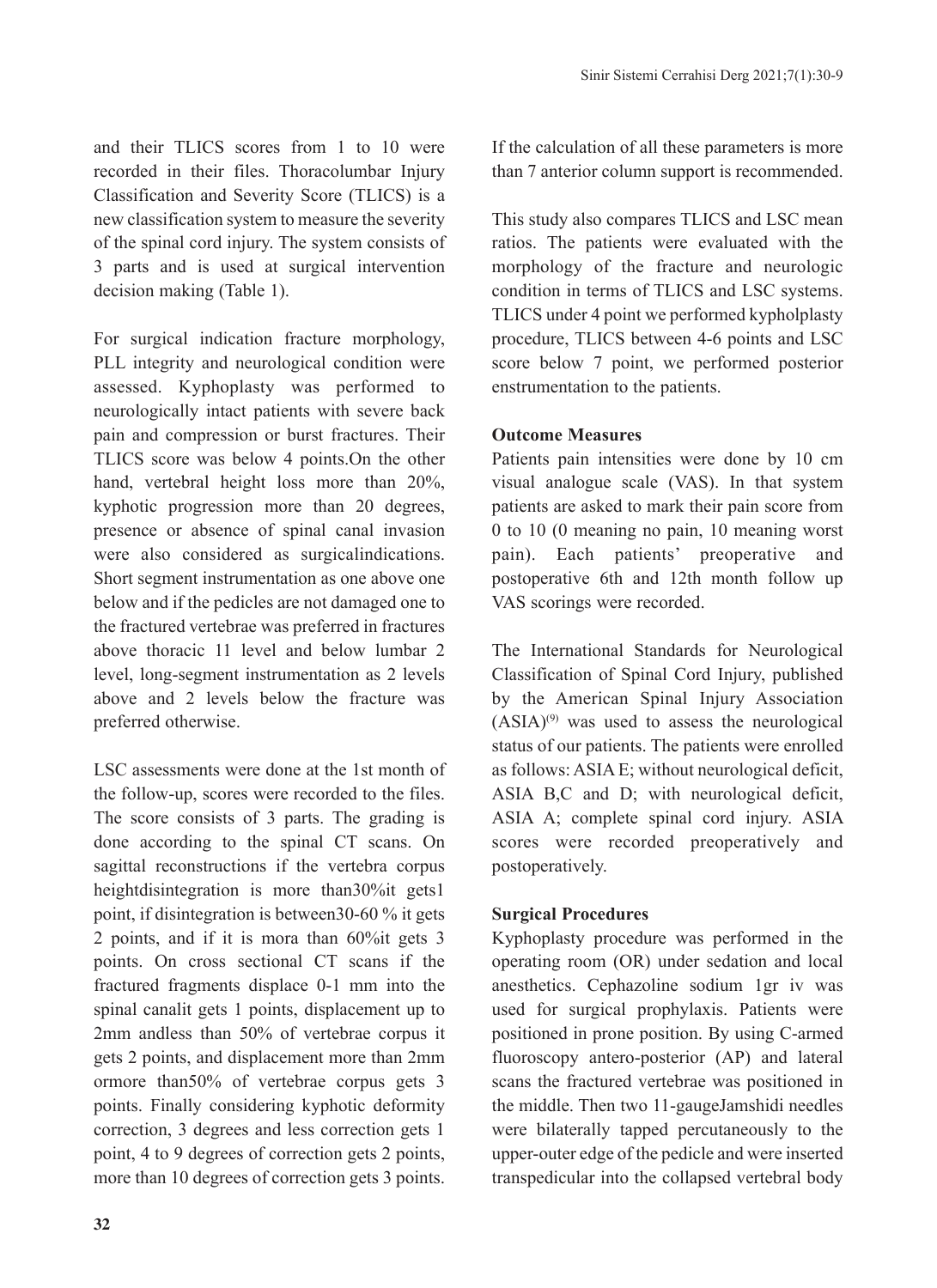while checking with the AP fluoroscopy scans. Two kirschner guide wires and cannulas were placed at the posterior half part of the vertebrae, biopsies were taken for pathologicalexamination and after that the balloons were inflated bilaterally and simultaneously. Once inflated, the balloon elevates the end plates and thereby restores the height of the vertebral body. The balloons were deflated and removed, and the space was filled with 3-4 cc of PMMA. Anteroposterior and lateral fluoroscopy scans were observed for cement leakage.

Short segment and long segment instrumentations were performed under general anesthesia in prone position on straightened table while bracing the abdomen. Under guidance of C-armed fluoroscopy scans the fractured vertebrae was located. After routine surgical preparations like skin disinfection and sterile draping, standard posterior midline skin incision was made. Fascia was cut from the midline; paravertebral muscles were scraped and all facet joints were revealed.

In short segment instrumentation transpedicular screws were inserted one level above and one level below the fractured vertebrae, and one augmented screw to the fractured vertebrae if the fractured vertebrae's pedicle remained unharmed. In long segment instrumentation transpedicular screws were placed two levels above and two levels below the fractured vertebrae. Usually titanium polyaxial transpedicular screws of 6.5 mm diameters at lumbar and of 5.5 mm diameters at thoracic region were used and connected with slightly bended rods. Local kyphotic angle was corrected by distracting with spreader forceps and anterior vertebral height was restored. All screws' positioning, kyphotic and anterior vertebral height restorations were checked under fluoroscopy. Decompressive laminectomy was performed to relieve the spinal cord and nerve

roots either at the fractured level or to the spinal stenosis level.

#### **Ethical Approval**

All procedures performed were in accordance with the 1964 Helsinki declaration. Written informed consent for scientific purposes and clinical data collection was obtained according to institutional protocol.

#### **Statistical Analysis**

Statistical analysis were done using SPSS for Windows© version 21 (Armonk, NY). Relevance to normal range of variations were studied by visual (histogram and possibility graphs) and analytic (Kolmogorov-Smirnov/Shapiro-Wilk tests) methods. Descriptive statistics were done by mean±standart deviation for variables showing normal distribution, and median±interquartile range for variables witn abnormal distribution. Normal distribution was observed in preoperative and postoperative 1st month values at posterior segmental instrumentation group, therefore comparison was done by T test. Other groups variables showed abnormal distribution therefore these parameters were compared by using Wilcoxon test. P value less than 0.05 was considered as significant.

### **RESULTS**

Patients average age was  $48.64 \pm 19.99$  years, and there were 66 males and 40 females. Of these 104 patients 64 (60.4 %)were treated with kyphoplasty, 10 (9.4 %) patients were treated by short segment instrumentation and 32 patients (30.2 %) were treated by long segment instrumentation. The demographic characteristics of the patients are shown on table 2.

In kyphoplasty group (n=64) the average age was 54.23±19.15. In this group, 95 fractured vertebraewere treated. The mean PMMA quantity was 7.36±4.04. There was no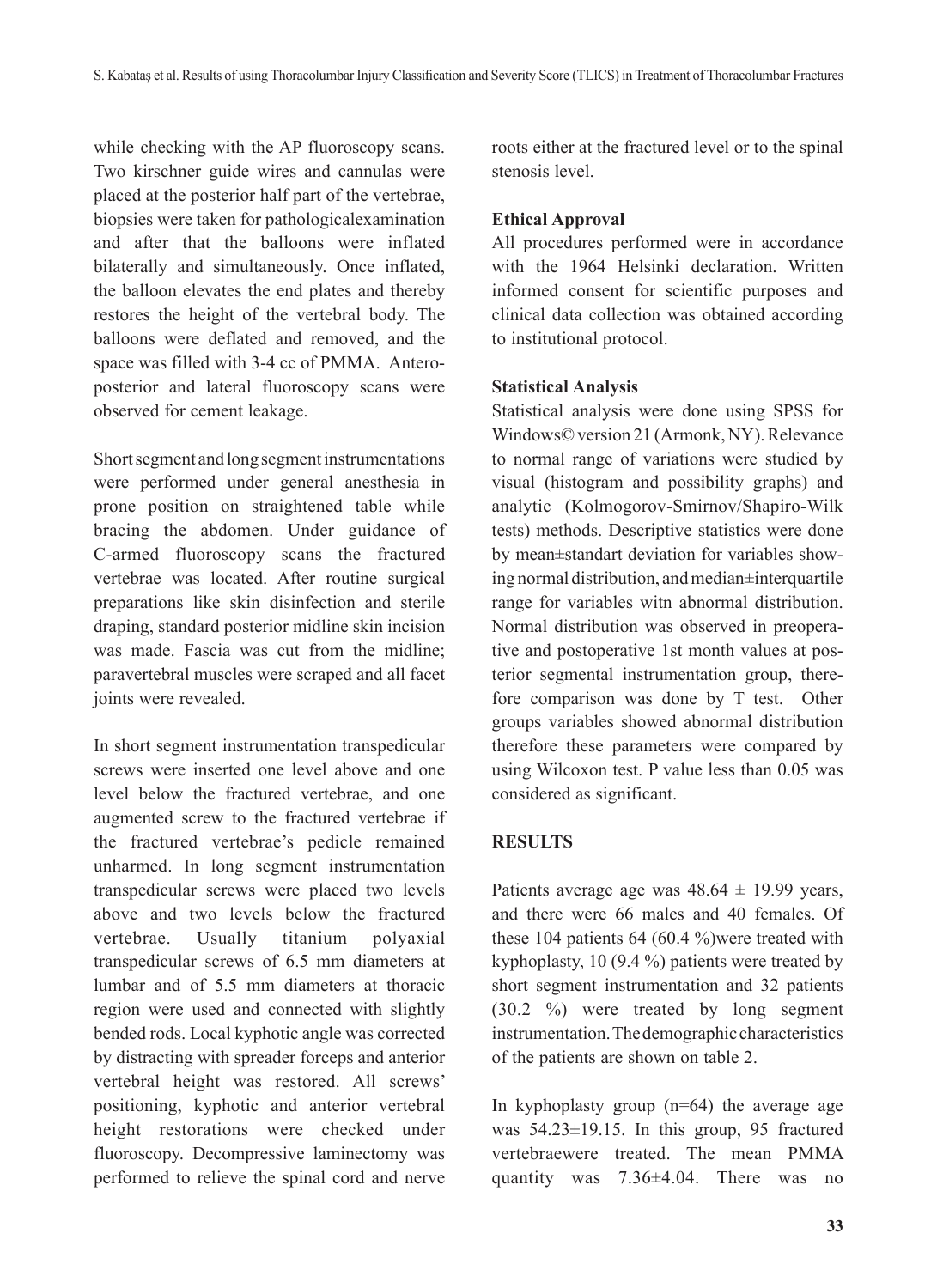

**Figure 1: The comparison of preoperative, postoperative 1st and 12th month Cobb Angle values between groups.**

neurological deficit in kyphoplasty group (ASIA E). The average stay on hospital was  $6.53 \pm 4.51$ days, and Glasgow Coma Scale (GCS) on admission was 15. The mean preoperative cobb angle was 10.76±11.67 degrees, whichimproved to 10.19±10.66 degrees at postoperative 1th month. There were not significant differences between preoperative and postoperative cobb angles (p=0.308). The mean loss of correction was  $4.62 \pm 1.38$  at the 12<sup>th</sup> month follow-up. In this group, the mean TLICS score was 2.65±0.94 and LCS was  $3.71 \pm 0.81$ . Beside this, the mean preoperative VAS score was 7.93±0.68 then improved to  $4.25 \pm 0.77$  and  $2.75 \pm 1.43$  at postoperative  $6<sup>th</sup>$ ,  $12<sup>th</sup>$  month follow-ups respectively.There were significant differences between these groups (p<0.0001).

We enrolled the short and long segment stabilization patients in same group and called instrumentation group. There were 42 patients in this group and the average age was  $40.11 \pm 18.36$ , The mean GCS was 14.76±1.24 on admission. According to ASIA classification, there were 7 (16.7%)patients in A, 5 (11.9%) patients in C, 5  $(11.9\%)$  patients in D and 25 (59.5%) patients in E. The median ASIA scores in instrumentation

**34**

group was E, and interquartile range (25th and 75 th percentiles) were C and E respectively.The mean TLICS and LSC were  $5.71 \pm 1.48$ , 6.09±0.95 respectively. The mean operation time was 1.66±2.94 hour, and the mean hospitalization was  $13.47\pm10.43$  days. The mean preoperative cobb angle was 15.84±10.52 and it improved to 11.86±8.15 degrees at the postoperative 1th-month follow-up. The mean difference between preoperative and postoperative cobb angleswas 3.97±7.92 and there was significant difference between groups  $(p=0.002)$ . The loss of correction in this group was  $3.51 \pm 1.39$  at  $12<sup>th</sup>$  month follow-up. The preoperative VAS scores of the patients improved from  $7.71\pm0.71$  to  $4.09\pm0.79$  and  $4.26\pm1.23$  at  $6<sup>th</sup>$  and  $12<sup>th</sup>$  month follow-ups. There was significant difference between these groups  $(p<0.0001)$ 

There was significant correlation between TLICS and LSC systems  $(r=0.740, p<0.0001)$ . The mean preoperative cobb angle difference was 5.07 degree and there was significant difference between kyphoplasty (n=64) and instrumentation ( $n=42$ ) groups ( $p=0.022$ ) (Figure 1). The mean postoperative  $12<sup>th</sup>$  month VAS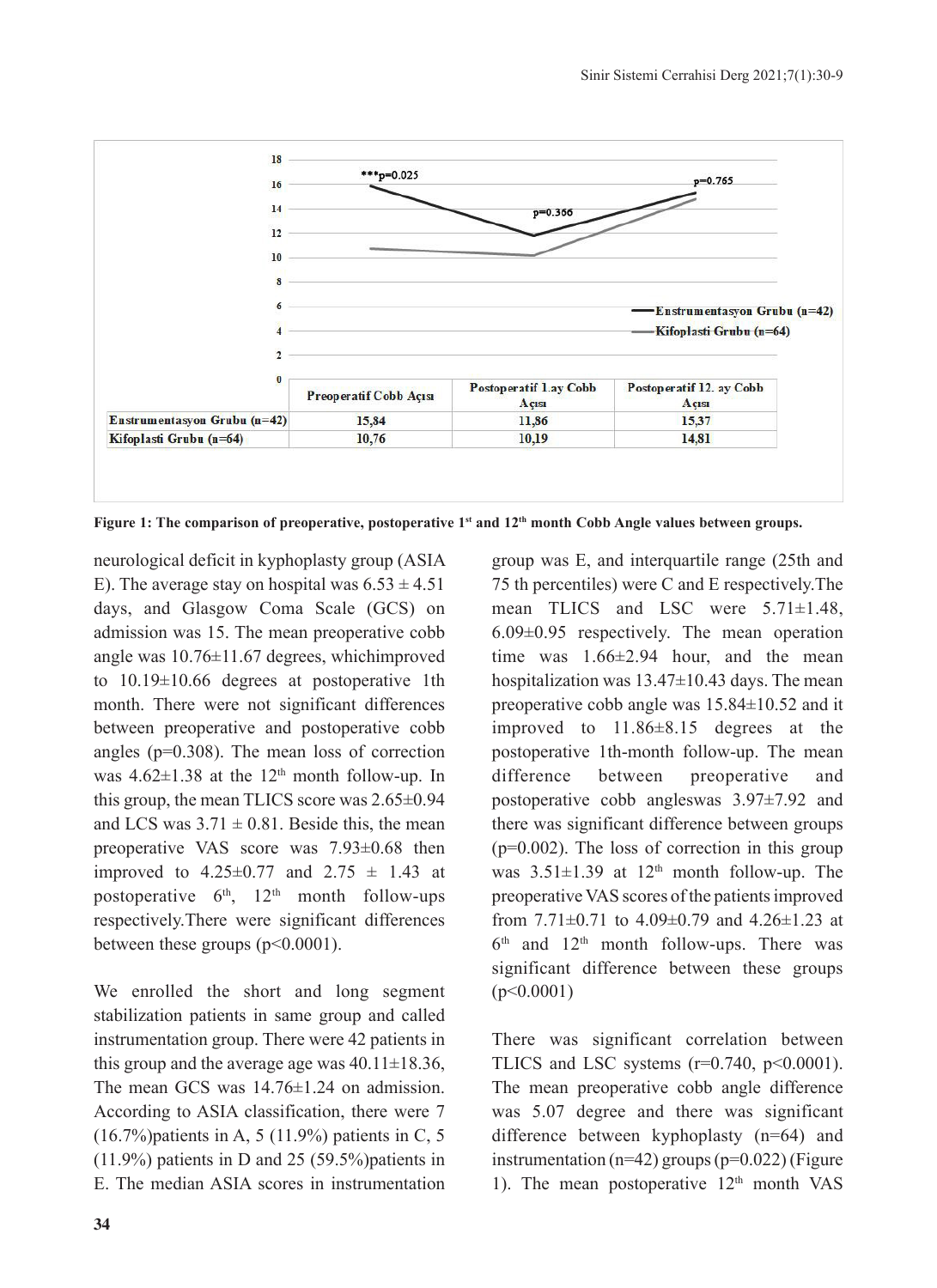S. Kabataş et al. Results of using Thoracolumbar Injury Classification and Severity Score (TLICS) in Treatment of Thoracolumbar Fractures



**Figure 2:The comparison of preoperative, postoperative 6th and 12th month VAS values between groups. (VAS: visual analogue scale)**

score difference between kyphoplasty (n=64) and instrumentation (n=42) groups was 1.51 and there was significant difference (p<0.0001). Although there were no significant differences in postoperative cobb angles, preoperative and postoperative 6<sup>th</sup> month VAS values between two groups (p=0.392, p=0.109, p=0.321, Figure 2), the mean difference in loss of correction between kyphoplasty and instrumentation groups was 1.11 and there was significant difference between groups (p<0.0001, Figure 3). Beside this the mean operation time was 3.25 hours and the mean hospitalization was 6.94 days shorter in kyphoplasty group (p<0.0001 for both). The mean difference in TLICS scorewas 1.71 and it was fewer in kyphoplasty than instrumentation group  $(p<0.0001)$ .

#### **DISCUSSION**

Management of neurologically intact thoracolumbar burst fractures remains controversial. Main purpose in spinal injuries is restoring normal and pain-free condition and provide dynamic-protective function of the spinal cord. Therefore, different approaches for different vertebrae fractures have been developed.

Although  $AO/Magerl<sup>(13)</sup>$  classification system is usually preferred for the burst fracture classification, this system cannot give information about the patient neurologic condition. TLICS system seems to be reliable and gives morphological data about the fractures. In the literature, conservative treatment is recommended to patients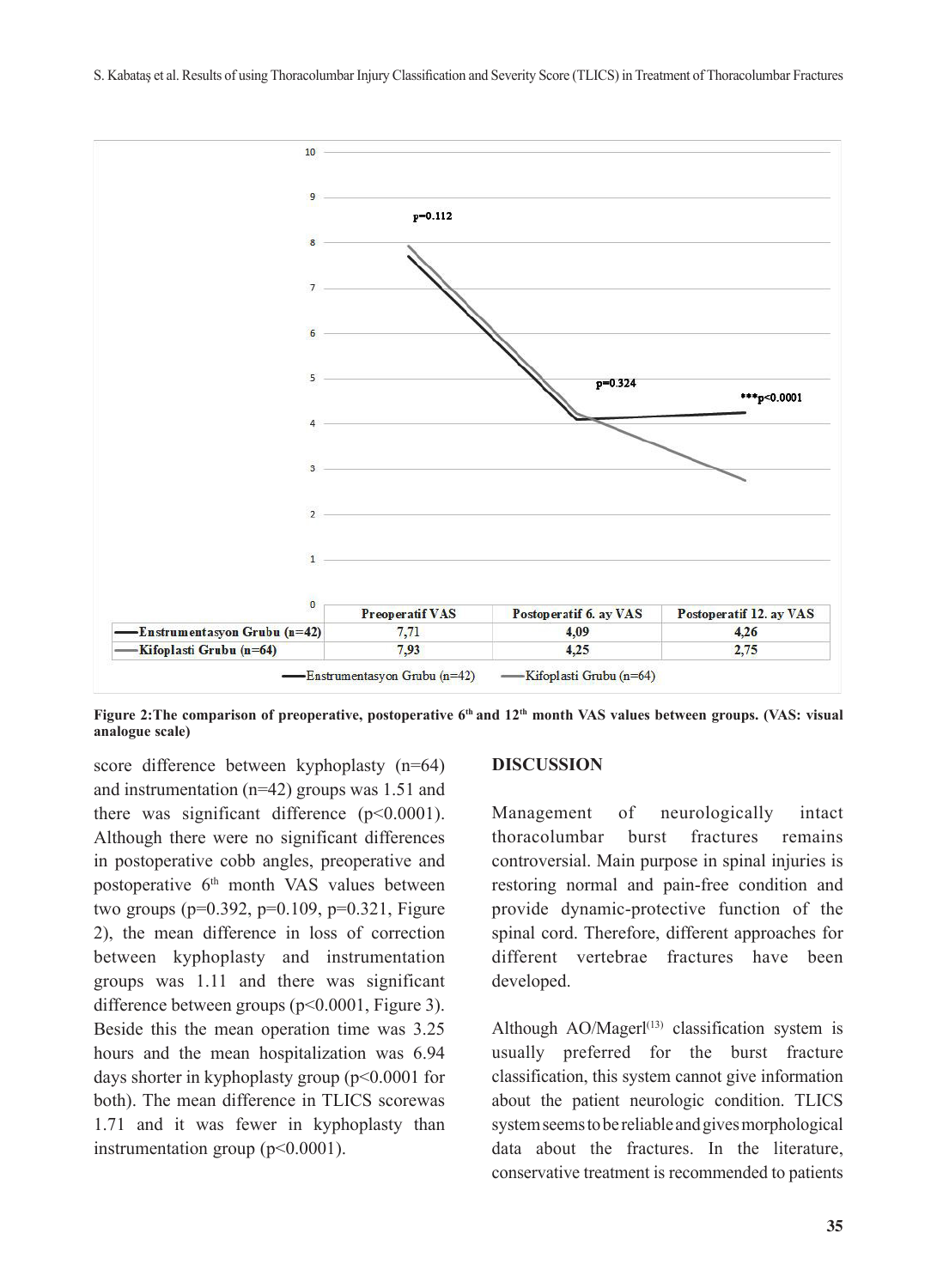

Figure 3: The comparison of 12<sup>th</sup> month loss of correction values between groups.

with TLICS scores less than 4 points. In our clinics kyphoplasty was performed to patients with TLICS score below of 4 points without neurological deficits. However, the type and duration of trauma, age, body mass index, socioeconomic status and comorbidities of patients should be taken into account while planning the treatment. Treatment options like polymethylmethacrylate augmentation techniques such as balloon kyphoplasty should also be considered.

Although described systems have many advantages, posterior longitudinal ligament injury and patients' neurological condition have important values for treatment decision. In literature, it is emphasized that TLICS points between 4 to 6 should be considered for posterior instrumentation techniques, while TLICS points

more than 5 and LSC scores more than 7 should be considered for anterior colon support in addition to posterior instrumentation $(8,22,23)$ .

The long segment instrumentation and fusion showed reliable and better clinical and radiological outcomes<sup>(5,11,16,20)</sup>. Also, long segment instrumentation is one of the most effective treatments in burst fracture management by reducing pain and less loss of correction in long term. Loss of correction was found 3.51 degrees in our study. Tezeren et al. in 2009, compared the long segment instrumentation with and without fusion in the thoracolumbar burst fracture (19); they showed that there was no difference between the two groups in parameters such as local kyphosis, sagittal index, and anterior vertebral height. In addition, the implant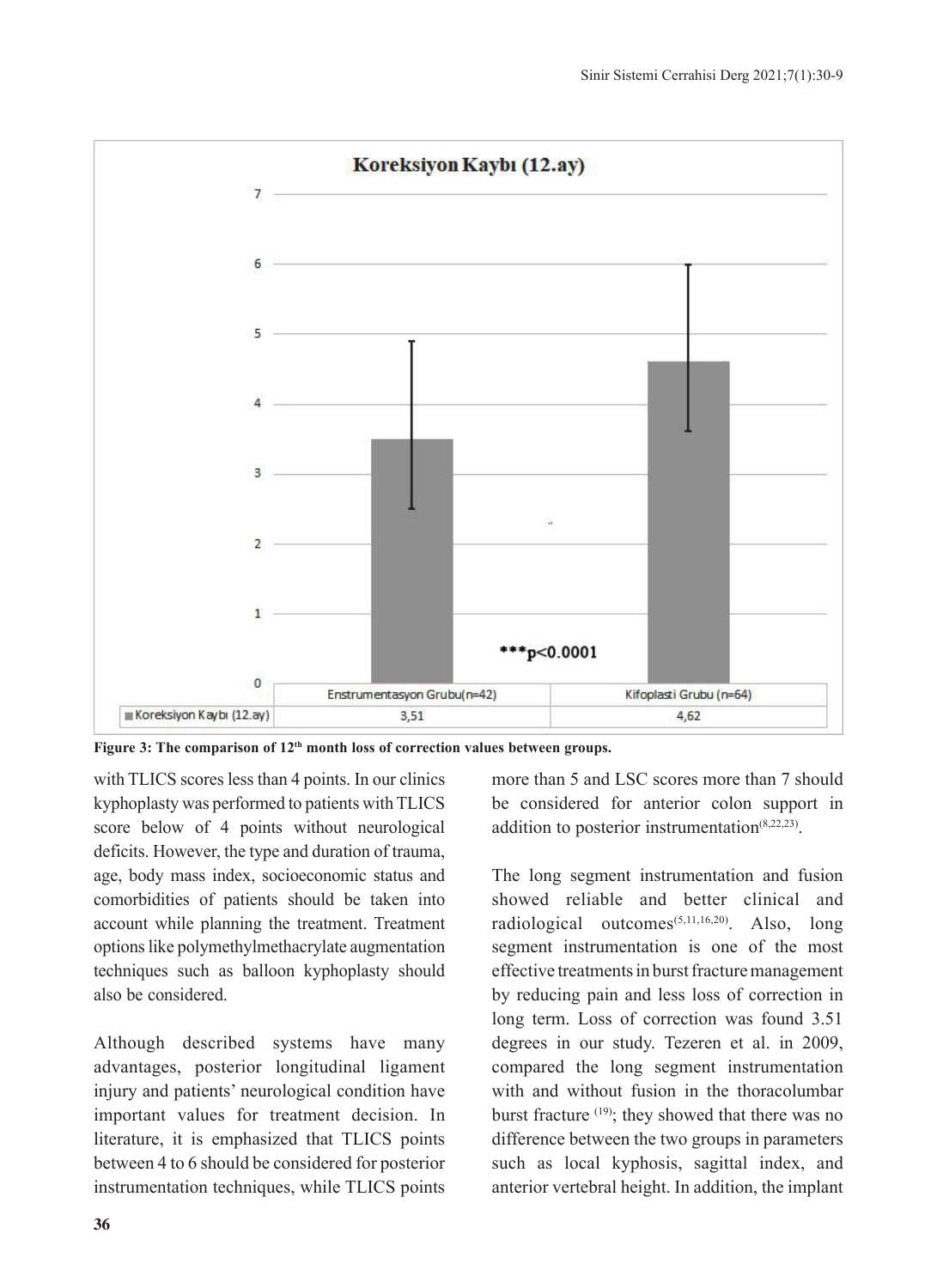failure rate was found to be low in both groups. Tezeren et al. <sup>(20)</sup> in 2005, long and short segment instrumentation applications in thoracolumbar burst fractures were compared and it was found that long segment applications were better in radiological parameters and the results of the two groups were close to each other in clinical parameters.

Short segment instrumentation was preferred in patients whose fractured vertebrae was not close to thoracolumbar junction and the pedicle was unharmed. Advantages of short segment instrumentation over long segment instrumentation are less donor site morbidity, shorter operation time, and less surgical site bleeding. However, in long time hardware failure cannot be prevented. In a study that Sanderson et al. <sup>(18)</sup>reported 24 patients with thoracolumbar burst fractures treated with posterior short segment fixation without fusion with a mean follow-up time of 3.1 years, they observed implant failure in 4 (14%) patient's due to screw breaks. Yang et al. (26) demonstrated the clinical and radiological positive results of indirect reduction and fixation without fusion treatment in thoracolumbar burst fractures. Wang et al. found no significant difference when comparing surgeries with and without fusion in 58 patients with thoracolumbar burst fractures. Dai et al.<sup>(4)</sup>, Alanay et al.<sup>(2)</sup> and Jindal et al.<sup> $(7)$ </sup> demonstrated that bone grafting wasnot necessary in short-segment pedicle **instrumentation** 

Although short segment instrumentation with or without fusion is under debate, after 1-year follow-up no implant failure was determined in our patients, however 3.51±1.39 degree loss of correction was detected in posterior segmental instrumentation group. These patients' mean LSC score was 6.09±0.95, TLICS score was 5.71±1.48. These scoring systems are seem to be sufficient and ideal to provide transpedicular augmentation alignment and vertebrae anterior height of the fractured vertebrae.

Nevertheless, kyphoplasty may be seen adequate in some osteoporotic vertebral compression fractures,however its application to burst fractures remains controversial. In our study, effective kyphosis reduction may be achieved with balloon kyhoplasty. In our series kyphosis of 10.76±11.67 degrees were reducted to 10.19±10.66 degrees, after 1-year follow-up loss of correction was observed as4.62±1.38, but the mean VAS scores lower than instrumentation group.In our study loss of correction by the first year in short segment group was measured as 4.62 degrees which is similar to the literature. Also mean VAS scores were found significantly decreased.The correction in the kyphosis angle was reported between 3.9 - 16.5 degrees<sup>(25)</sup>. The lowest correction was reported in a group of patients with rheumatoid arthritis (Shim et al., 2016). Inserted PMMA decreases pain while stabilizing the fractured vertebrae. The amount of PMMA is important in kyphotic reduction and functional recovery. The volume of the cement (PMMA) to be injected had not been strictly defined,  $2 - 6$  ml of PMMA was usually suggested to repair a fractured vertebral body and up to 8 ml ofPMMA was showed to remodel vertebral stiffness<sup> $(12,15)$ </sup>. However, no correlation could be shown between greater cement volume and pain relief<sup> $(10)$ </sup>. It was pointed out that higher bone cement volumes were accompanied with higher risk of leakage and increased stresses in the adjacent vertebral bodies, in particular in the cranial vertebral body<sup>(3)</sup>. The cement leak was reported in a wide range between  $4 - 45\%^{(17)}$ . The average cement volume given in the 45% leak was relatively high ( $6.4 \pm 1.8$  ml) and all the patients had rheumatoid arthritis. Our average cement volume was  $4.6 \pm 1.3$  ml, and we had relatively low rate of cement leak, only in 5 patients (4.4%). We observed 16 (14%) ASF, 10 (62.5%) of them were in the cranial vertebra. ASF was reported to be between  $9.6 - 21.7\%$ , and majority of the fractures were in the cranial segment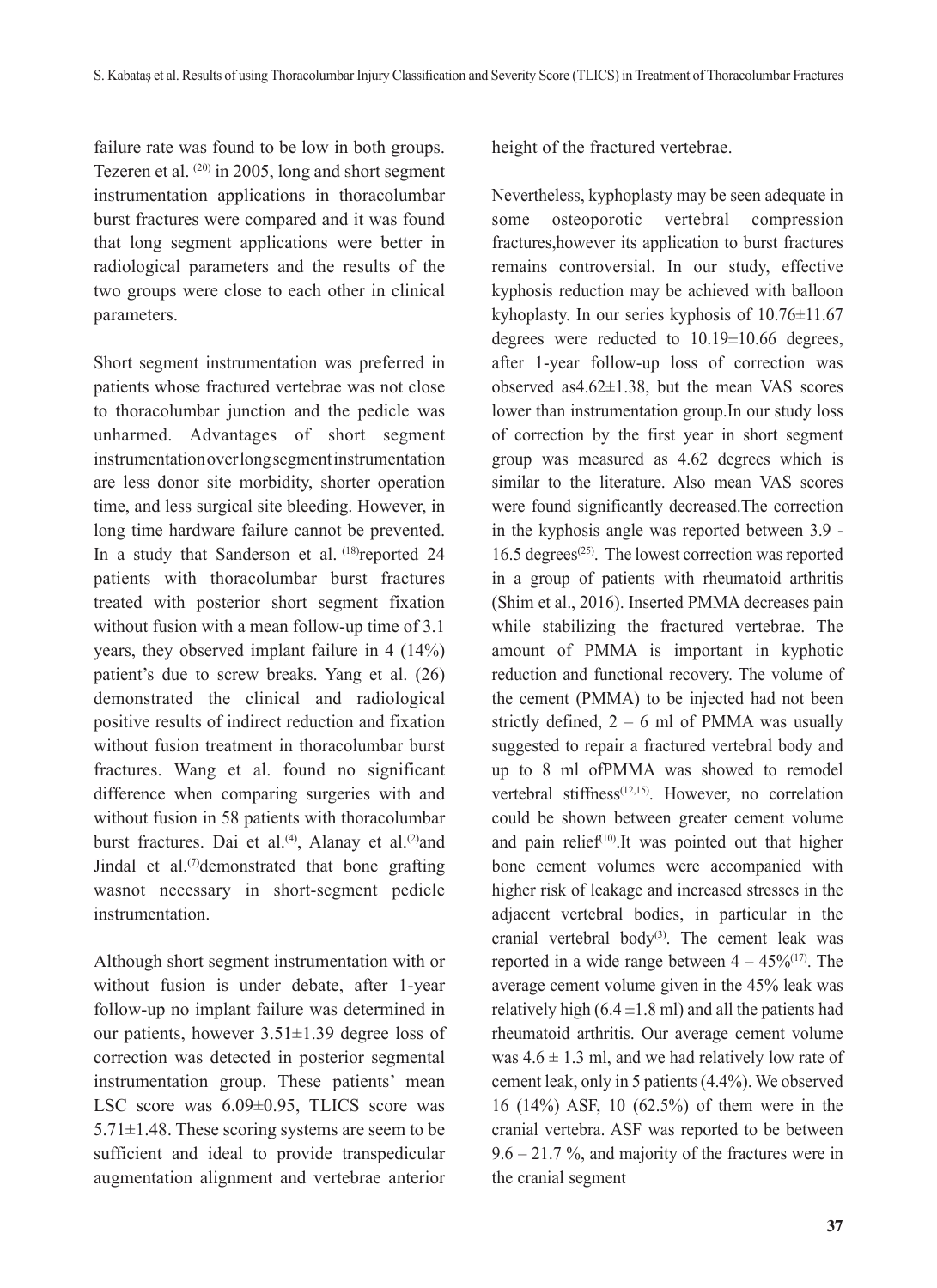#### **CONCLUSION**

In this retrospective comparative study pain and loss of correction values in patients with vertebrae fractures treated with either short/long segment instrumentation or balloon kyphoplasty were compared. In long term follow up the kyphoplasty group showed more loss of correction however lesser VAS scores comparing to the instrumentation group.Strong correlation between TLICS and LSC scores also were found. Posterior instrumentation was recommended to TLICS scores between 4 to 6 and for TLICS scores less than 4 points alternatively balloon kyphoplasty considering factors such as comorbidities, age, gender of the patient and type and duration of trauma should be kept in mind.Although evaluating TLICS scores to kyphoplasty patients is still based on case reports in our series it was performed to 64 patients.

**Ethics Committee Approval:** All procedures performed were in accordance with the 1964 Helsinki declaration. Ethical approval was taken from local ethics committee.

**Conflict of Interest:** All authors certify that they have no affiliations with or involvement in any organization or entity with any financial interest (such as honoraria; educational grants; participation in speakers' bureaus; membership, employment, consultancies, stock ownership, or other equity interest; and expert testimony or patent-licensing arrangements), or non-financial interest (such as personal or professional relationships, affiliations, knowledge or beliefs) in the subject matter or materials discussed in this manuscript.

**Funding:** No funding was received for this research.

**Informed Consent:** Written informed consent for scientific purposes and clinical data collection was obtained according to institutional protocol.

#### **REFERENCES**

1. Aebi M: AO spine classification system for thoracolumbar fractures. Eur Spine J 22:2147-2148, 2013

https://doi.org/10.1007/s00586-013-3062-4

- 2. Alanay A, Acaroglu E, Yazici M, Oznur A, Surat A: Short-segment pedicle instrumentation of thoracolumbar burst fractures: does transpedicular intracorporeal grafting prevent early failure? Spine (Phila Pa 1976) 26:213-217, 2001 https://doi.org/10.1097/00007632-200101150-00017
- 3. Boger A, Heini P, Windolf M, Schneider E: Adjacent vertebral failure after vertebroplasty: a biomechanical study of low-modulus PMMA cement. Eur Spine J 16:2118-2125, 2007 https://doi.org/10.1007/s00586-007-0473-0
- 4. Dai LY, Jiang LS, Jiang SD: Posterior short-segment fixation with or without fusion for thoracolumbar burst fractures. a five to seven-year prospective randomized study. J Bone Joint Surg Am 91:1033-1041, 2009 https://doi.org/10.2106/JBJS.H.00510
- 5. de Peretti F, Hovorka I, Cambas PM, Nasr JM, Argenson C: Short device fixation and early mobilization for burst fractures of the thoracolumbar junction. Eur Spine J 5:112-120, 1996 https://doi.org/10.1007/BF00298390
- 6. Garfin SR, Yuan HA, Reiley MA: New technologies in spine: kyphoplasty and vertebroplasty for the treatment of painful osteoporotic compression fractures. Spine (Phila Pa 1976) 26:1511-1515, 2001 https://doi.org/10.1097/00007632-200107150-00002
- 7. Jindal N, Sankhala SS, Bachhal V: The role of fusion in the management of burst fractures of the thoracolumbar spine treated by short segment pedicle screw fixation: a prospective randomised trial. J Bone Joint Surg Br 94:1101-1106, 2012

https://doi.org/10.1302/0301-620X.94B8.28311

8. Joaquim AF, Fernandes YB, Cavalcante RA, Fragoso RM, Honorato DC, Patel AA: Evaluation of the thoracolumbar injury classification system in thoracic and lumbar spinal trauma. Spine (Phila Pa 1976) 36:33- 36, 2011

https://doi.org/10.1097/BRS.0b013e3181c95047

9. Kirshblum S, Waring W, 3rd: Updates for the International Standards for Neurological Classification of Spinal Cord Injury. Phys Med Rehabil Clin N Am 25:505-517, vii, 2014

https://doi.org/10.1016/j.pmr.2014.04.001

10. Komemushi A, Tanigawa N, Kariya S, Kojima H, Shomura Y, Sawada S: Percutaneous vertebroplasty for compression fracture: analysis of vertebral body volume by CT volumetry. Acta Radiol 46:276-279, 2005

https://doi.org/10.1080/02841850510016072

11. Korovessis PG, Baikousis A, Stamatakis M: Use of the Texas Scottish Rite Hospital instrumentation in the